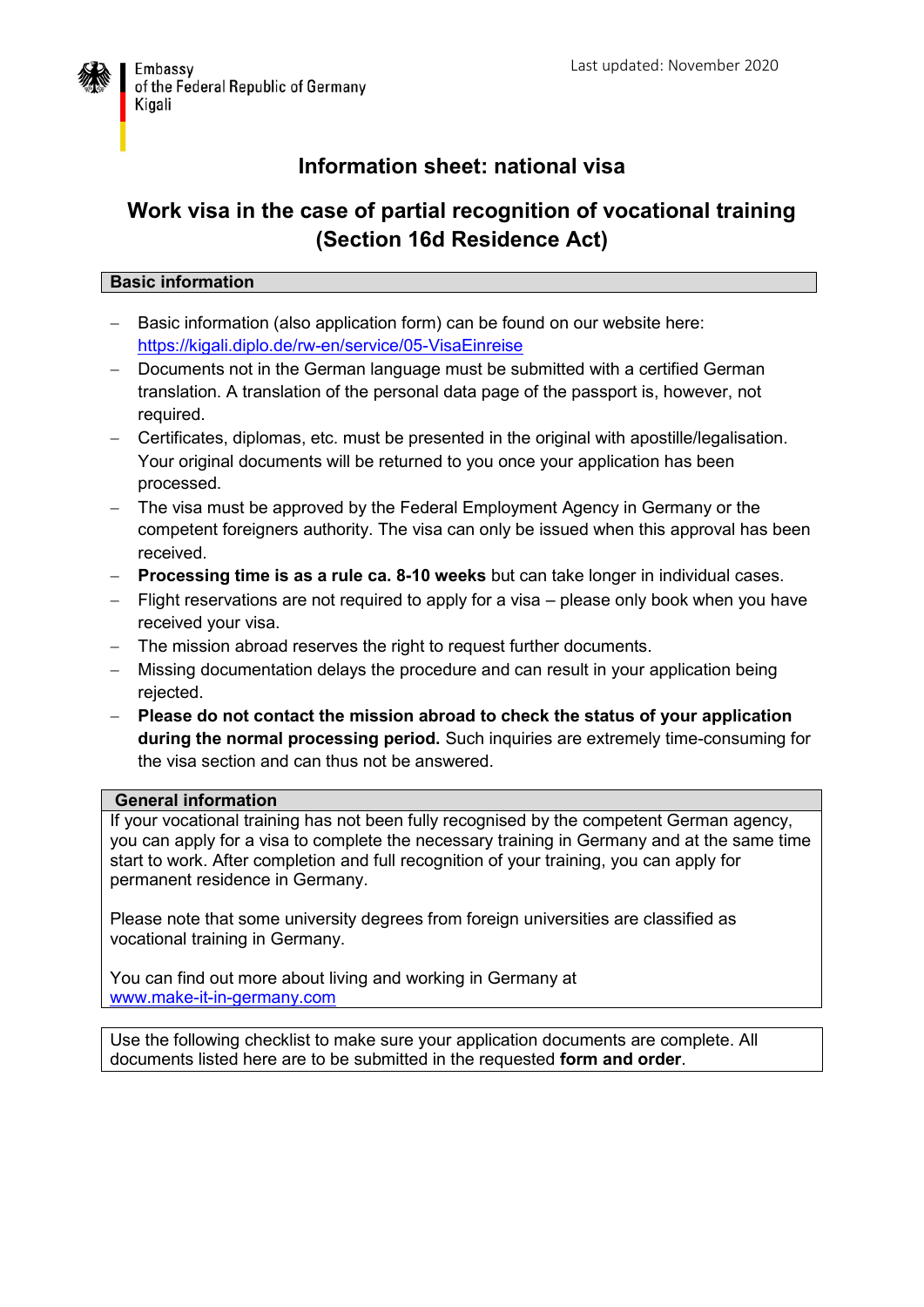

# **Visa application checklist**

| The following documents are to be submitted in full with every application also in the case of<br>persons travelling together (e.g. spouses or children). |                                                                                                                                                                                                                                                                                                                                                                                                                                                                                                                                                                                                                                                                                                                 |                |
|-----------------------------------------------------------------------------------------------------------------------------------------------------------|-----------------------------------------------------------------------------------------------------------------------------------------------------------------------------------------------------------------------------------------------------------------------------------------------------------------------------------------------------------------------------------------------------------------------------------------------------------------------------------------------------------------------------------------------------------------------------------------------------------------------------------------------------------------------------------------------------------------|----------------|
|                                                                                                                                                           |                                                                                                                                                                                                                                                                                                                                                                                                                                                                                                                                                                                                                                                                                                                 | <b>Missing</b> |
|                                                                                                                                                           | Two (2) fully completed and signed applications including declarations pursuant to<br>Section 54 Residence Act                                                                                                                                                                                                                                                                                                                                                                                                                                                                                                                                                                                                  |                |
|                                                                                                                                                           | Where applicable, two (2) declarations fully completed and signed regarding contact<br>details and power of attorney                                                                                                                                                                                                                                                                                                                                                                                                                                                                                                                                                                                            |                |
|                                                                                                                                                           | Two (2) recent biometric passport photos (see specimen photos)                                                                                                                                                                                                                                                                                                                                                                                                                                                                                                                                                                                                                                                  |                |
|                                                                                                                                                           | Valid passport (personally signed and with at least two (2) completely empty pages)                                                                                                                                                                                                                                                                                                                                                                                                                                                                                                                                                                                                                             |                |
|                                                                                                                                                           | Two (2) uncertified copies of the data page of your valid passport                                                                                                                                                                                                                                                                                                                                                                                                                                                                                                                                                                                                                                              |                |
|                                                                                                                                                           | Completed form signed by your employer: Declaration of employment with<br><b>Supplement A</b> (original and two (2) copies)                                                                                                                                                                                                                                                                                                                                                                                                                                                                                                                                                                                     |                |
|                                                                                                                                                           | Notification by the German agency responsible for recognition of vocational qualifications<br>on the need for adjustment or compensatory measures to establish the equivalence of the<br>vocational qualification or to issue a work permit (original and two (2) copies)<br>More information on recognition: www.anerkennung-in-deutschland.de                                                                                                                                                                                                                                                                                                                                                                 |                |
|                                                                                                                                                           | If stated in the deficit notification: registration for theoretical courses, in-company training<br>measures (with further training plan) or exam preparation courses (original and two (2)<br>copies)                                                                                                                                                                                                                                                                                                                                                                                                                                                                                                          |                |
|                                                                                                                                                           | If stated in the deficit notification: registration for assessment text and where applicable<br>registration for preparatory course for the assessment test (original and two (2) copies)                                                                                                                                                                                                                                                                                                                                                                                                                                                                                                                       |                |
|                                                                                                                                                           | If a German language course is planned as part of training: registration confirmation from<br>the language school indicating the number of hours per week of the booked course<br>(intensive course with at least 18 hours per week) and confirmation of payment of the<br>course fee (original and two (2) copies)                                                                                                                                                                                                                                                                                                                                                                                             |                |
|                                                                                                                                                           | Proof of qualification, for example, diplomas, certificates and proof of completion (original<br>and two (2) copies)                                                                                                                                                                                                                                                                                                                                                                                                                                                                                                                                                                                            |                |
|                                                                                                                                                           | Proof of German language skills (original and two (2) copies)<br>(As a rule at least A2, in the care and health sector at least B1)                                                                                                                                                                                                                                                                                                                                                                                                                                                                                                                                                                             |                |
|                                                                                                                                                           | Proof of adequate health insurance cover<br>If as an employee you are subject to mandatory statutory health insurance, you must bear<br>in mind that this insurance can only begin when you take up residence in Germany and<br>enter into employment. If you enter Germany beforehand, private health insurance must be<br>taken out for the period prior to employment beginning and prior to being eligible for<br>statutory health insurance. In its terms and conditions, travel health insurance can exclude<br>protection if a long-term or permanent stay is planned. So-called incoming travel insurance<br>can also contain such exclusions.                                                          |                |
|                                                                                                                                                           | Proof of adequate financial means<br>Financing<br>To stay in Germany the applicant must have at their disposal at least 818 $\epsilon$ net/1021 $\epsilon$<br>gross per month. Proof of these means is to be provided in advance when the application<br>is submitted. If a salary will not be received directly after entering Germany or if the salary<br>is less than 818 $\epsilon$ net per month, provision of the monthly shortfall of funds must be proven<br>separately, for example, in the form of a blocked account.<br>In the case of financing in the form of a blocked account: Open the blocked account in<br>good time BEFORE you apply for a visa. When applying for a visa, only the official |                |